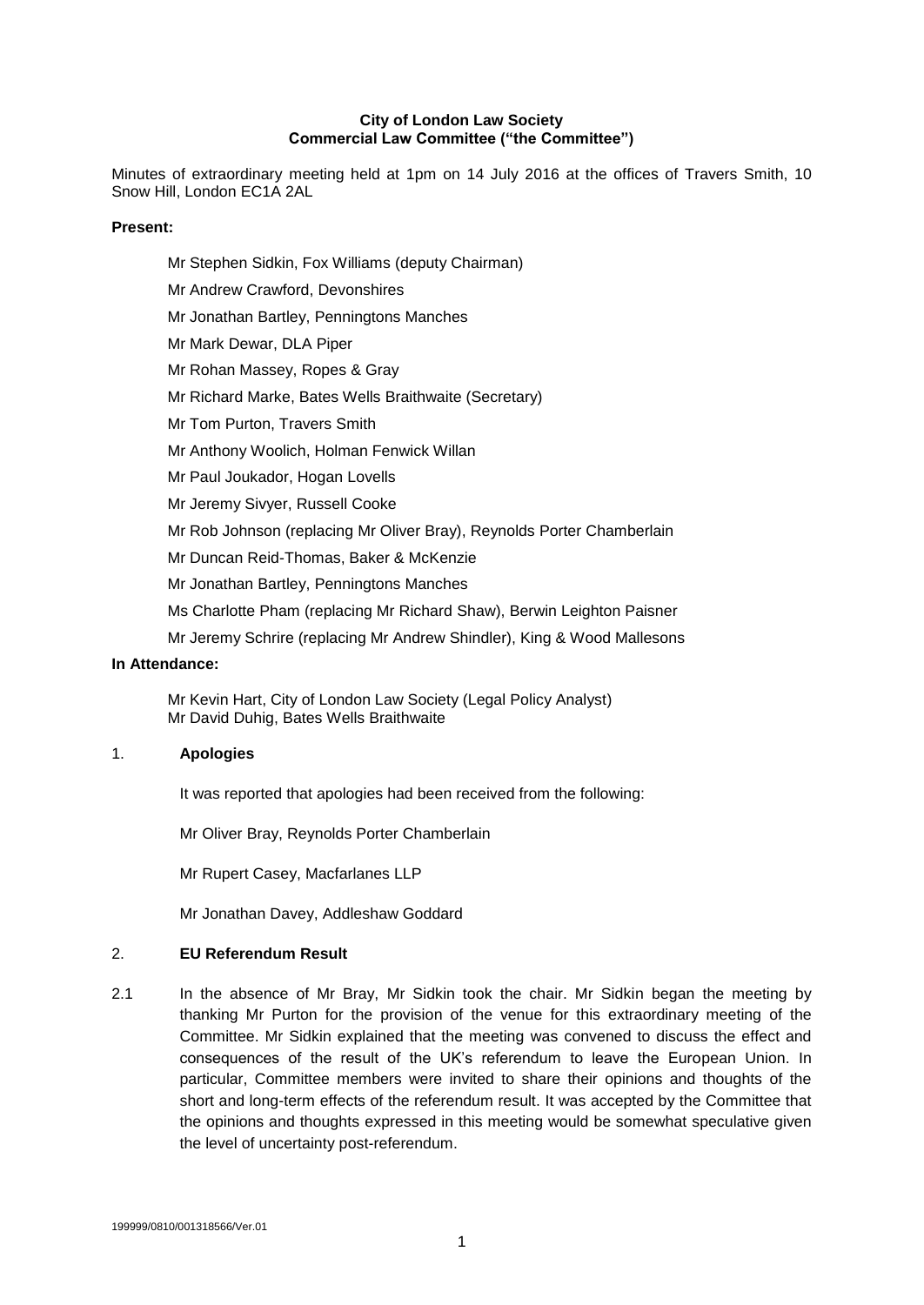- 2.2 Mr Hart informed the Committee that the CLLS had written a letter to Mr Oliver Letwin, Chancellor of the Duchy of Lancaster (now replaced by Mr David Davis as Secretary of State for Exiting the European Union) offering pro bono assistance. The letter had also proposed the possibility of seconding associates to work in the Department for Exiting the European Union ("**the Department**"). Mr Hart further informed the Committee that he was aware that some law firms may be contacted to assist the Government on a private (and perhaps paid) basis to provide advice but welcomed Committee members to contact Mr Hart directly if they would like to put forward individuals to be seconded to the Department.
- 2.3 Mr Hart also communicated to the Committee Mr Oliver Letwin's comments concerning the bill to repeal the European Communities Act, which may not be law until 2020. Mr Hart commented that it was proposed that such a bill would contain a provision that all case law prior to that date (using, applying or based on EU law) would continue to be valid law, with such law evolving in time through the normal process. The Committee generally welcomed this approach.
- 2.4 With respect to the repeal of the European Communities Act, it was questioned whether the two year period from triggering Article 50 to leaving the EU could be extended, particularly if the repeal of the Act does not go through in time. It was felt that this would be unlikely given that the EU might want to set a precedent and appear resolute, in addition to the fact that such a decision would require the consent of all members of the EU (which would also be unlikely).
- 2.5 Mr Joukador also noted that whilst still a member of the European Union, the UK is prohibited from signing any new trade deal on its own with, for example, Australia or the US; even preparatory talks with such countries might put the UK into technical breach of its EU Treaty obligations.
- 2.6 The Committee discussed the recent events regarding the quick replacement of the Prime Minister and the movements in and out of the Cabinet. Mr Purton noted that the new Prime Minister Theresa May – despite stating that 'Brexit means Brexit' - has indicated that she may not trigger Article 50 until next year. The Committee considered that by not triggering Article 50, the UK government is causing uncertainty both internally with its electorate and business, and within the EU and between EU members.
- 2.7 The Committee also discussed other large cities within the EU which may step-up to try and fill the role that London has , with cities such as Dublin, Edinburgh and Amsterdam mentioned. It was noted, however, that the infrastructure of Dublin is likely not developed enough. Mr Purton noted that many competition lawyers are already registering in the Republic of Ireland with UK-qualified competition lawyers concerned about losing their rights to EU professional legal privilege and the right to plead before the Court of Justice of the European Union.
- 2.8 The Committee went on to discuss the effects that the referendum is having on current advice to clients, particularly when drafting /negotiating commercial contracts. Clauses which might require additional scrutiny included, in particular, change control, force majeure and pricing clauses (given the depreciation of sterling). Mr Bartley made reference to material adverse change clauses in commercial contracts and speculated that these may now be seen more frequently. The impact on jurisdiction clauses was also discussed particularly in light of EU Regulation (EU) 1215/2012 on jurisdiction and the recognition and